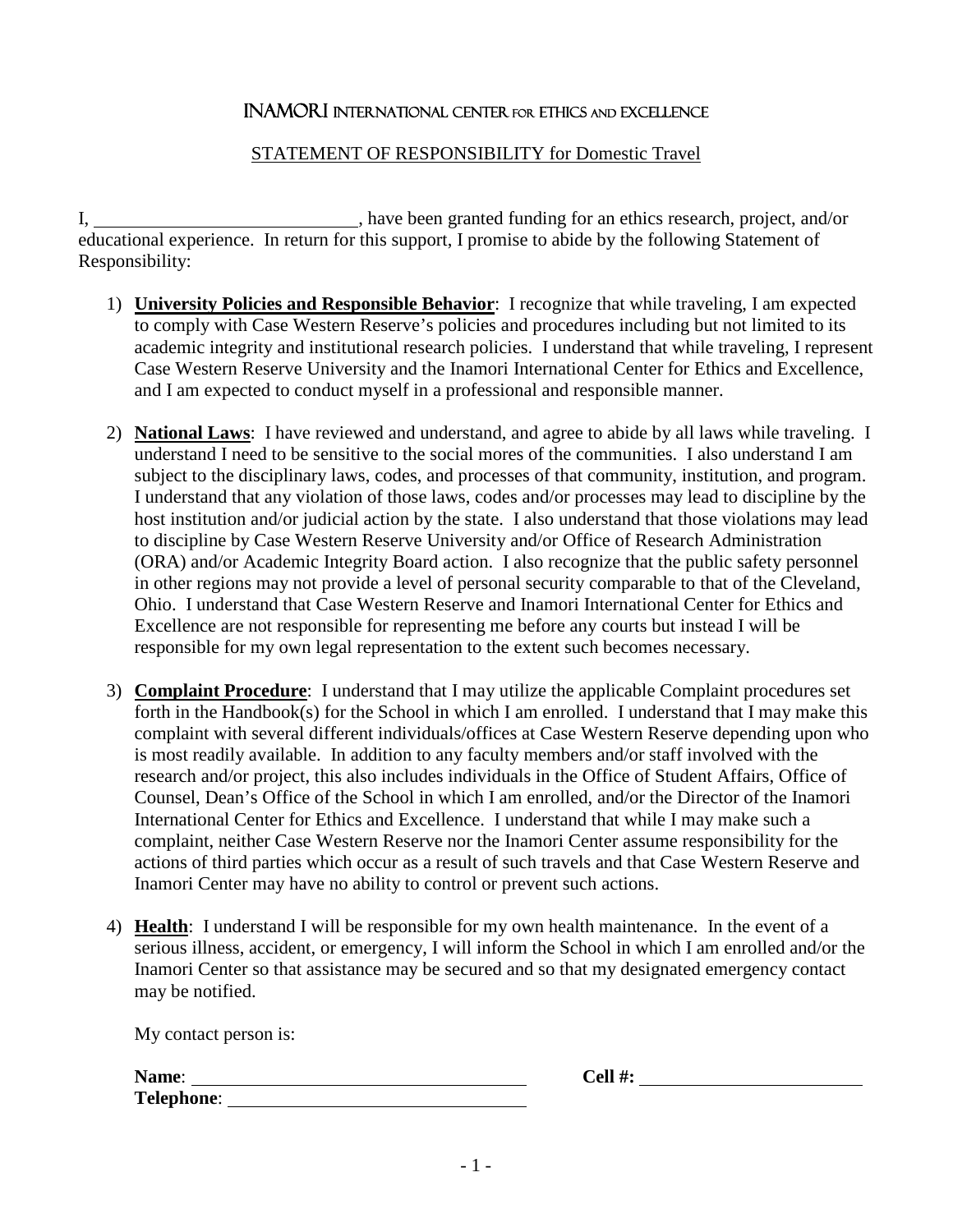I have the following allergies and/or special medical needs:

My primary care physician is:

| Name:    |  |
|----------|--|
| Address: |  |
|          |  |

I understand that students are required to have appropriate health insurance as a condition of participating in the research and/or project. I understand that if I am already on Case Western Reserve's student medical plan, I will be covered under that plan while traveling within the United States. I understand that this includes medical evacuation under certain limited circumstances and kidnap insurance under certain limited circumstances. I also understand that if I am not on Case Western Reserve's student medical plan, Case Western Reserve is still providing medical insurance for me while abroad with limits that I have reviewed and understand. In certain instances, including non-emergency medical situation, I understand I may be required and be responsible for pre-paying for medical care and/or related costs. I understand my contact for more information on this matter is Wells Fargo, (304) 340-0253, the Third-Party Administrator for the student plan, from the hours of 7:00 a.m. to 7:00 p.m. EST, (if after hours there is a voice automated messaging system or try calling (800) 624-8605). I understand I will have to present a certification that I am on the student plan to the Inamori Center.

.

Telephone #:  $\qquad \qquad$ 

I understand I will be responsible for all medical costs not reimbursed by insurance and that Case Western Reserve and Inamori Center do not assume any responsibility with respect to any medical care and/or treatment I receive while in the host country.

5) **Travel**: Case Western Reserve or the Inamori International Center for Ethics and Excellence may make changes to the program itinerary, including cancellation, at any time and for any reason. I will be responsible for any loss due to such cancellation or change. Case Western Reserve and Inamori Center are not responsible for penalties assessed by air carriers or any other associated costs based on operational and/or itinerary changes. Case Western Reserve and Inamori Center may substitute hotel accommodations or housing at any time. Specific room and housing assignments are within Case Western Reserve's sole discretion. Neither Case Western Reserve, nor Inamori Center, assume responsibility for the condition of any housing accommodations, and are not liable for any injuries or damages arising there from.

I must confirm departure and arrival times and locations with the Inamori International Center for Ethics and Excellence. I understand that I am responsible for getting myself to the airport one (1) hour before departure unless otherwise assigned a transportation pick-up arranged by the Inamori Center. I am responsible for my own personal belongings and that my property is transported at my risk. Case Western Reserve and Inamori Center are not responsible for travel delays or lost property.

6) **Spouses/Partners and Children**: Case Western Reserve and Inamori International Center for Ethics and Excellence are not responsible for providing support for accompanying nonparticipants (i.e., spouses/partners and children) when such accompaniment is permitted. I am responsible for obtaining medical insurance for any accompanying non-participants. Such persons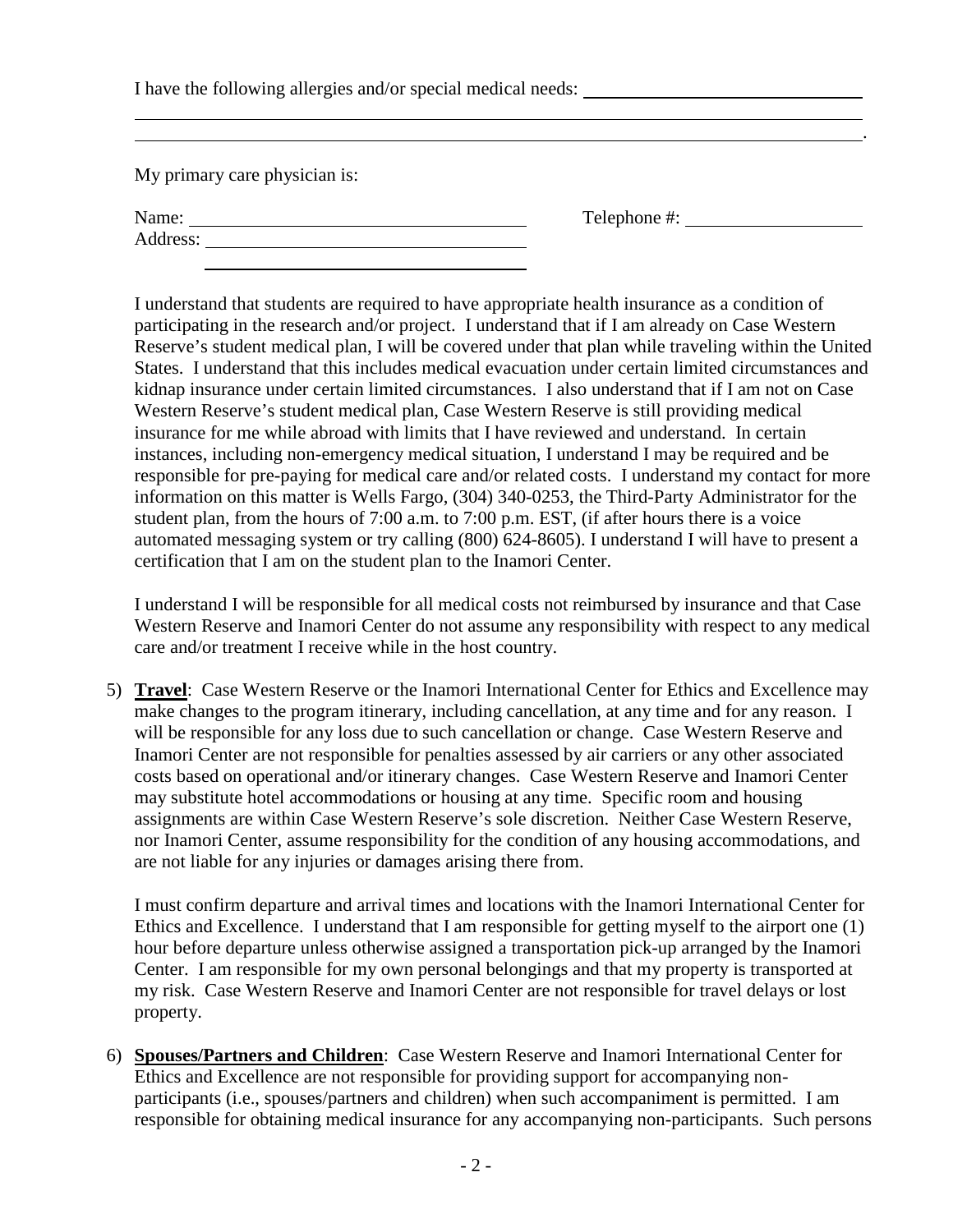cannot participate in research activities. If such a person disrupts the research, it may be grounds for my dismissal.

- 7) **Waiver:** In the case of an emergency in which I cannot be reached, I authorize the release of information concerning my welfare and whereabouts to Case Western Reserve and the Inamori International Center for Ethics and Excellence. In authorizing this release of information, I hereby waive 5 United States Code Section 522 (b) (8).
- 8) I am responsible for bringing my ATM and credit cards (as needed) and medical insurance information with me.
- **9) Release:** In consideration for the opportunity to participate in the international research, I hereby release and forever discharge Case Western Reserve and its trustees, officers, employees, and agents, and Inamori International Center for Ethics and Excellence from all legal claims for injuries, damages, or losses of any kind, which may arise out of my participation in this research.
- 10) **Governing Law:** I understand that any dispute arising from this Statement will be determined according to Ohio Law.

Signature Date